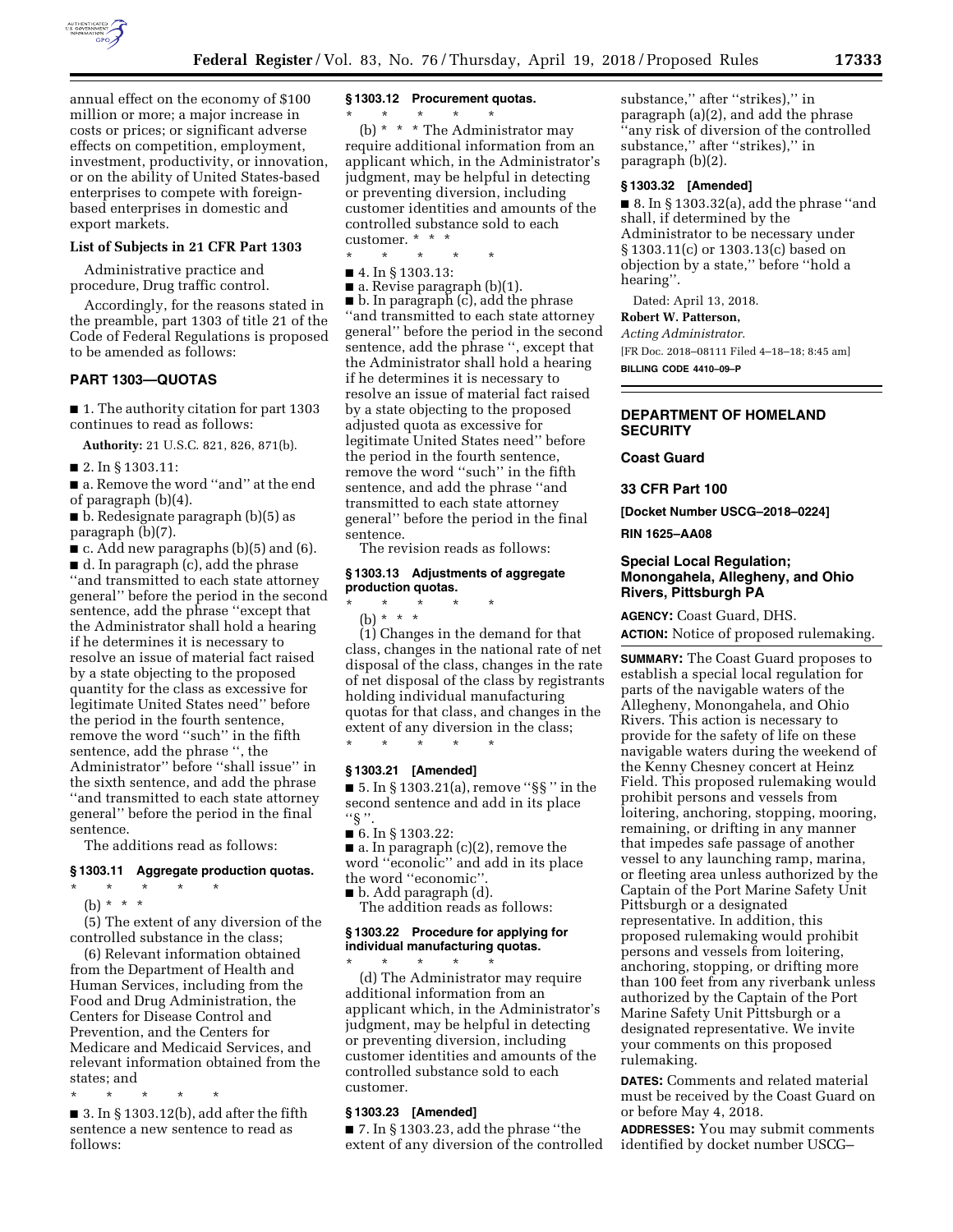2018–0224 using the Federal eRulemaking Portal at *[http://](http://www.regulations.gov) [www.regulations.gov.](http://www.regulations.gov)* See the ''Public Participation and Request for Comments'' portion of the **SUPPLEMENTARY INFORMATION** section for

further instructions on submitting comments.

#### **FOR FURTHER INFORMATION CONTACT:** If

you have questions about this proposed rulemaking, call or email MST1 Jennifer Haggins, Marine Safety Unit Pittsburgh, U.S. Coast Guard; telephone 412–221– 0807, email *[Jennifer.L.Haggins@](mailto:Jennifer.L.Haggins@uscg.mil) [uscg.mil.](mailto:Jennifer.L.Haggins@uscg.mil)* 

# **SUPPLEMENTARY INFORMATION:**

#### **I. Table of Abbreviations**

CFR Code of Federal Regulations COTP Captain of the Port Marine Safety Unit Pittsburgh

DHS Department of Homeland Security

FR Federal Register

NPRM Notice of proposed rulemaking § Section

U.S.C. United States Code

## **II. Background, Purpose, and Legal Basis**

Heinz Field notified the Coast Guard that it would be holding a concert from 4 p.m. to 11 p.m. on June 2, 2018. Heinz Field is located in close proximity to the banks of the Ohio and Allegheny Rivers, which is a high vessel traffic area used by both commercial and recreational vessels. Due to the proximity of Heinz Field to these waterways, it will be a destination for many recreational vessels to anchor and loiter throughout the concert weekend from June 1, 2018 through June 3, 2018. The Coast Guard is concerned about possible collisions that could occur in this area and the impact of vessel congestion on maritime commerce due to transit delays. The Captain of the Port Marine Safety Unit Pittsburgh (COTP) has determined that this special local regulation is necessary to maintain an open navigation channel and ensure the safety of vessels and these navigable waters during the concert weekend.

The purpose of this rulemaking is to ensure the safety of vessels and the navigable waters adjacent to Heinz Field on the Allegheny, Monongahela, and Ohio Rivers before, during, and after the Kenny Chesney concert weekend. The Coast Guard proposes this rulemaking under authority in 33 U.S.C. 1233.

The Coast Guard is issuing this notice of proposed rulemaking (NPRM) with a 15-day prior notice and opportunity to comment pursuant to section (b)(3) of the Administrative Procedure Act (APA) (5 U.S.C. 553). This provision authorizes an agency to publish a rule in less than 30 days before its effective date for

''good cause found and published with the rule.'' Under 5 U.S.C. 553(b)(3)(B), the Coast Guard finds that good cause exists for publishing this NPRM with a 15-day comment period because it is impractical to provide a 30-day comment period. This proposed special local regulation is necessary to ensure the safety of vessels and persons during the concert weekend. It is impracticable to publish an NPRM with a 30-day comment period because we must establish this special local regulation by June 1, 2018. A 15-day comment period would allow the Coast Guard to provide for public notice and comment, but also publish a rule, if adopted, soon enough that the length of the notice and comment period does not compromise public safety.

## **III. Discussion of Proposed Rule**

The COTP proposes to establish a temporary special local regulation for all navigable waters of the Allegheny, Monongahela, and Ohio Rivers between the Ninth Street Highway Bridge at mile marker (MM) 0.8, Allegheny River, Fort Pitt Highway Bridge at MM 0.22, Monongahela River, and West End-North Side Highway Bridge at MM 0.8, Ohio River. The duration of the temporary special local regulation is intended to ensure the safety of vessels on these navigable waters before, during, and after the concert weekend. This proposed rule would apply to any vessel operating within the area, including a naval or public vessel, except a vessel engaged in law enforcement, servicing aids to navigation, or surveying, maintaining, or improving waters within the regulated area. No vessel would be permitted to loiter, anchor, stop, moor, remain or drift in any manner that impedes safe passage of another vessel to any launching ramp, marina, or fleeting area unless authorized by the COTP or a designated representative. In addition, no vessel or person would be permitted to loiter, anchor, stop, remain, or drift more than 100 feet from any riverbank unless authorized by the COTP or a designated representative. Persons and vessels seeking entry into the regulated area must request permission from the COTP or a designated representative. A designated representative is a commissioned, warrant, or petty officer of the U.S. Coast Guard assigned to units under the operational control of USCG Marine Safety Unit Pittsburgh. They may be contacted on VHF–FM Channel 16. Persons and vessels permitted to enter this regulated area must transit at their slowest safe speed and comply with all lawful directions issued by the COTP or

the designated representative. The regulatory text we are proposing appears at the end of this document.

#### **IV. Regulatory Analyses**

We developed this proposed rule after considering numerous statutes and Executive orders related to rulemaking. Below we summarize our analyses based on a number of these statutes and Executive orders and we discuss First Amendment rights of protestors.

#### *A. Regulatory Planning and Review*

Executive Orders 12866 and 13563 direct agencies to assess the costs and benefits of available regulatory alternatives and, if regulation is necessary, to select regulatory approaches that maximize net benefits. Executive Order 13771 directs agencies to control regulatory costs through a budgeting process. This NPRM has not been designated a ''significant regulatory action,'' under Executive Order 12866. Accordingly, the NPRM has not been reviewed by the Office of Management and Budget (OMB), and pursuant to OMB guidance it is exempt from the requirements of Executive Order 13771.

This regulatory action determination is based on the size and location of the special local regulation. The special local regulation will impact a small section of the Allegheny, Monongahela, and Ohio Rivers, less than three total miles. Moreover, the special local regulation will not stop vessels from transiting the area, it will only establish certain areas where vessels are prohibited from loitering, anchoring, stopping, or drifting more than 100 feet from any river bank.

### *B. Impact on Small Entities*

The Regulatory Flexibility Act of 1980, 5 U.S.C. 601–612, as amended, requires Federal agencies to consider the potential impact of regulations on small entities during rulemaking. The term ''small entities'' comprises small businesses, not-for-profit organizations that are independently owned and operated and are not dominant in their fields, and governmental jurisdictions with populations of less than 50,000. The Coast Guard certifies under 5 U.S.C. 605(b) that this proposed rule would not have a significant economic impact on a substantial number of small entities.

While some owners or operators of vessels intending to transit the regulated area may be small entities, for the reasons stated in section IV.A above, this proposed rule would not have a significant economic impact on any vessel owner or operator.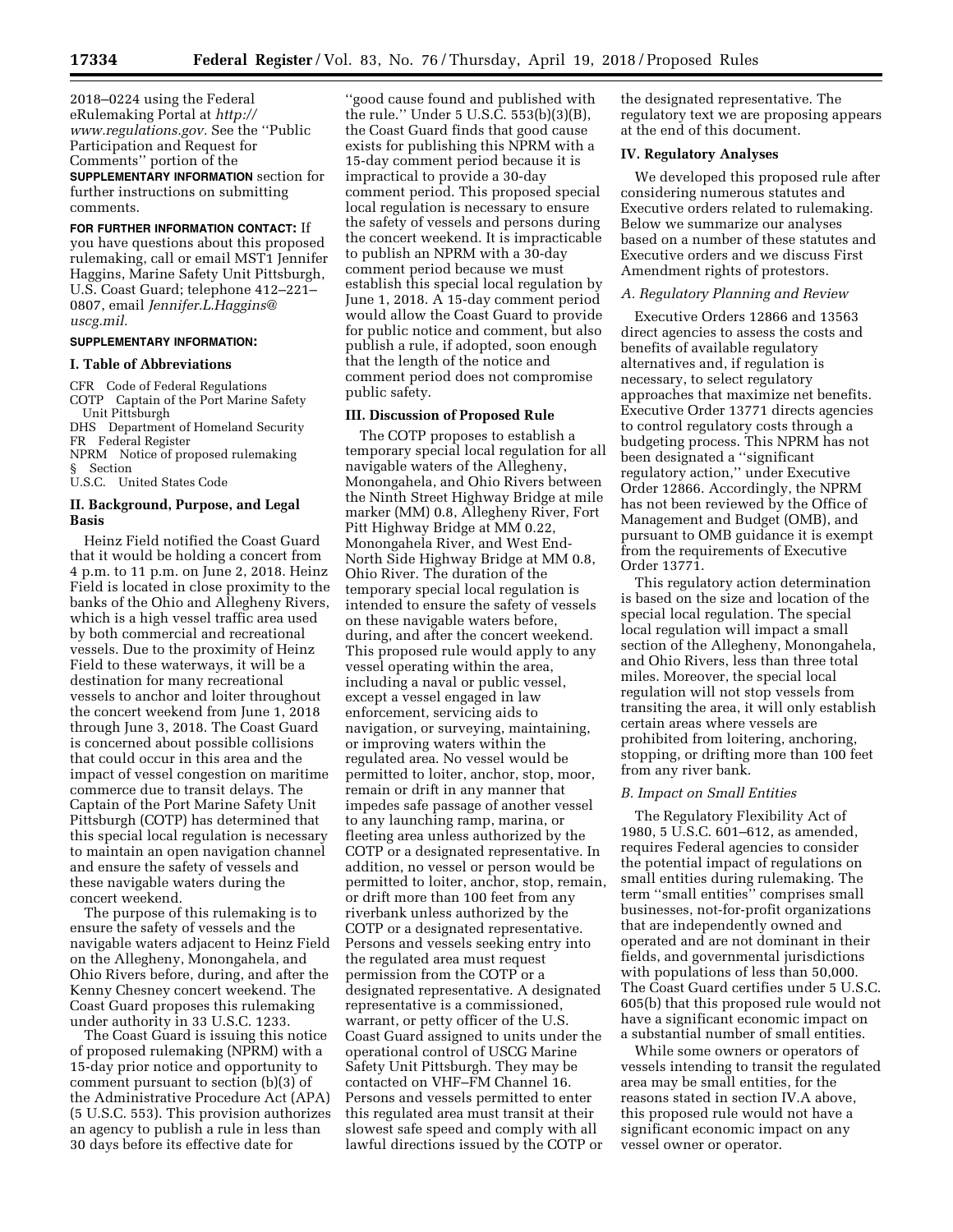If you think that your business, organization, or governmental jurisdiction qualifies as a small entity and that this rule would have a significant economic impact on it, please submit a comment (see **ADDRESSES**) explaining why you think it qualifies and how and to what degree this rule would economically affect it.

Under section 213(a) of the Small Business Regulatory Enforcement Fairness Act of 1996 (Pub. L. 104–121), we want to assist small entities in understanding this proposed rule. If the rule would affect your small business, organization, or governmental jurisdiction and you have questions concerning its provisions or options for compliance, please contact the person listed in the **FOR FURTHER INFORMATION CONTACT** section. The Coast Guard will not retaliate against small entities that question or complain about this proposed rule or any policy or action of the Coast Guard.

### *C. Collection of Information*

This proposed rule would not call for a new collection of information under the Paperwork Reduction Act of 1995 (44 U.S.C. 3501–3520).

## *D. Federalism and Indian Tribal Governments*

A rule has implications for federalism under Executive Order 13132, Federalism, if it has a substantial direct effect on the States, on the relationship between the national government and the States, or on the distribution of power and responsibilities among the various levels of government. We have analyzed this proposed rule under that Order and have determined that it is consistent with the fundamental federalism principles and preemption requirements described in Executive Order 13132.

Also, this proposed rule does not have tribal implications under Executive Order 13175, Consultation and Coordination with Indian Tribal Governments, because it would not have a substantial direct effect on one or more Indian tribes, on the relationship between the Federal Government and Indian tribes, or on the distribution of power and responsibilities between the Federal Government and Indian tribes. If you believe this proposed rule has implications for federalism or Indian tribes, please contact the person listed in the **FOR FURTHER INFORMATION CONTACT** section.

## *E. Unfunded Mandates Reform Act*

The Unfunded Mandates Reform Act of 1995 (2 U.S.C. 1531–1538) requires Federal agencies to assess the effects of their discretionary regulatory actions. In particular, the Act addresses actions that may result in the expenditure by a State, local, or tribal government, in the aggregate, or by the private sector of \$100,000,000 (adjusted for inflation) or more in any one year.

Though this proposed rule would not result in such an expenditure, we do discuss the effects of this rule elsewhere in this preamble.

#### *F. Environment*

We have analyzed this proposed rule under Department of Homeland Security Management Directive 023–01 and Commandant Instruction M16475.lD, which guide the Coast Guard in complying with the National Environmental Policy Act of 1969 (42 U.S.C. 4321–4370f), and have made a preliminary determination that this action is one of a category of actions that do not individually or cumulatively have a significant effect on the human environment. This proposed rule involves a special local regulation that prohibits vessels from loitering, anchoring, stopping, remaining or drifting more than 100 feet from any bank. Normally such actions are categorically excluded from further review under paragraph L61 of Appendix A, Table 1 of Implementation of the National Environmental Policy Act, Department of Homeland Security Instruction Manual 023–01–001–01. A preliminary environmental analysis checklist and Categorical Exclusion Determination are available in the docket where indicated under **ADDRESSES**. We seek any comments or information that may lead to the discovery of a significant environmental impact from this proposed rule.

#### *G. Protest Activities*

The Coast Guard respects the First Amendment rights of protesters. Protesters are asked to contact the person listed in the **FOR FURTHER INFORMATION CONTACT** section to coordinate protest activities so that your message can be received without jeopardizing the safety or security of people, places, or vessels.

## **V. Public Participation and Request for Comments**

We view public participation as essential to effective rulemaking, and will consider all comments and material received during the comment period. Your comment can help shape the outcome of this rulemaking. If you submit a comment, please include the docket number for this rulemaking, indicate the specific section of this document to which each comment

applies, and provide a reason for each suggestion or recommendation.

We encourage you to submit comments through the Federal eRulemaking Portal at *[http://](http://www.regulations.gov) [www.regulations.gov.](http://www.regulations.gov)* If your material cannot be submitted using *[http://](http://www.regulations.gov) [www.regulations.gov,](http://www.regulations.gov)* contact the person in the **FOR FURTHER INFORMATION CONTACT** section of this document for alternate instructions.

We accept anonymous comments. All comments received will be posted without change to *[http://](http://www.regulations.gov) [www.regulations.gov](http://www.regulations.gov)* and will include any personal information you have provided. For more about privacy and the docket, visit *[http://](http://www.regulations.gov/privacyNotice)*

*[www.regulations.gov/privacyNotice.](http://www.regulations.gov/privacyNotice)*  Documents mentioned in this NPRM as being available in the docket, and all public comments, will be in our online docket at *<http://www.regulations.gov>*  and can be viewed by following that website's instructions. Additionally, if you go to the online docket and sign up for email alerts, you will be notified when comments are posted or a final rule is published.

### **List of Subjects in 33 CFR Part 100**

Marine safety, Navigation (water), Reporting and recordkeeping requirements, Security measures, Waterways.

For the reasons discussed in the preamble, the Coast Guard proposes to amend 33 CFR part 100 as follows:

## **PART 100—SAFETY OF LIFE ON NAVIGABLE WATERS**

■ 1. The authority citation for part 100 continues to read as follows:

**Authority:** 33 U.S.C. 1233; 33 CFR1.05–1.

■ 2. Add § 100.T08-0224 to read as follows:

#### **§ 100.T08–0224 Allegheny River, Monongahela River, and Ohio Rivers, Pittsburgh, PA**

(a) *Location.* The following is a special local regulation for all navigable waters of the Allegheny, Monongahela, and Ohio Rivers between the Ninth Street Highway Bridge at mile marker (MM) 0.8, Allegheny River, Fort Pitt Highway Bridge at MM 0.22, Monongahela River, and West End-North Side Highway Bridge at MM 0.8, Ohio River.

(b) *Applicability.* This section applies to any vessel operating within the area, including a naval or public vessel, except a vessel engaged in:

(1) Law enforcement;

(2) Servicing aids to navigation; or